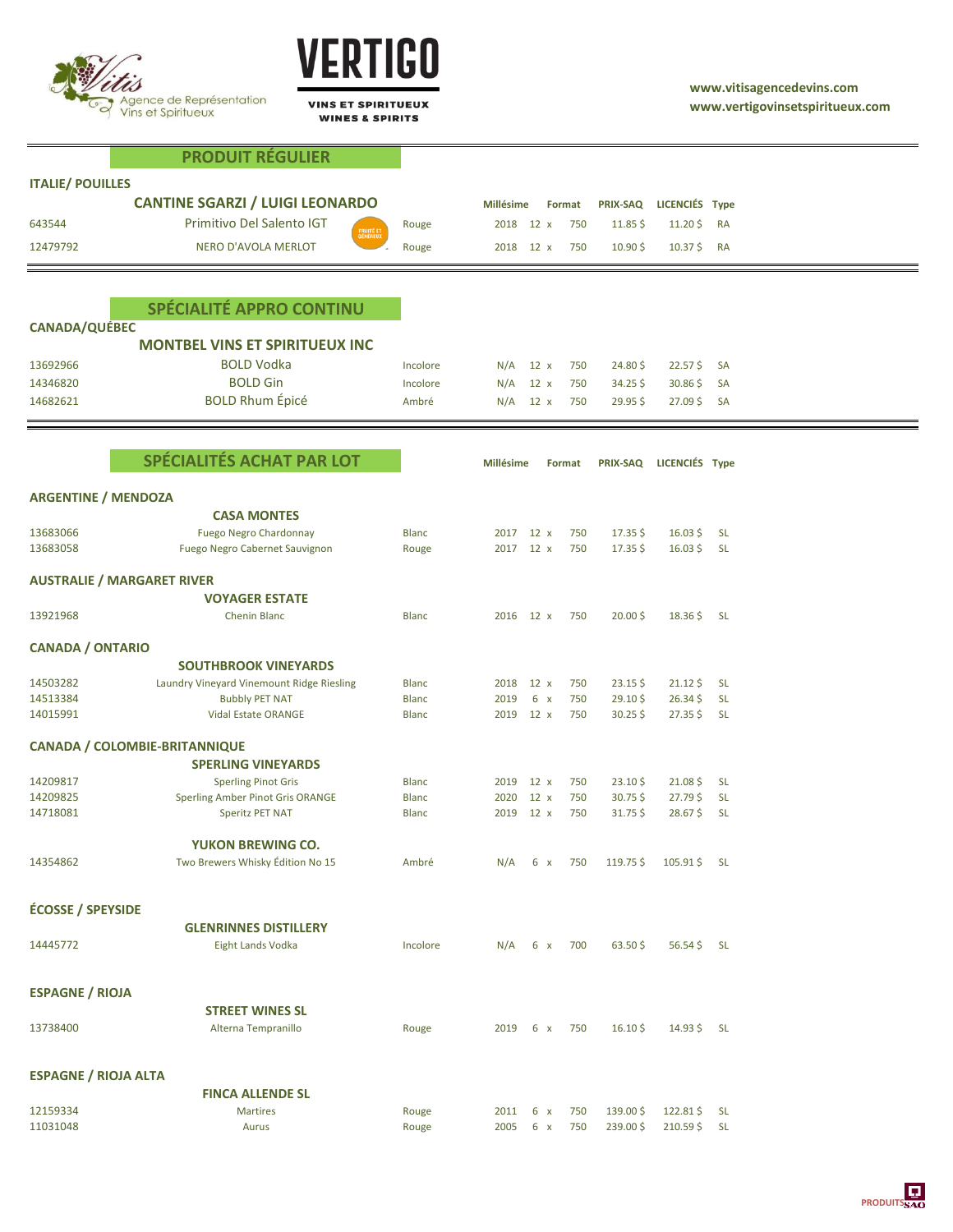## **SPÉCIALITÉS ACHAT PAR LOT**

## **ESPAGNE / RIOJA**

**BODEGA CONTADOR**

|                          | <b>BUDEGA CONTADOR</b>                             |              |               |             |          |                     |                    |           |
|--------------------------|----------------------------------------------------|--------------|---------------|-------------|----------|---------------------|--------------------|-----------|
| 12134217                 | Contador 2010                                      | Rouge        | 2010          | $6 \times$  | 750      | $362.00$ \$         | $318.55$ \$        | <b>SL</b> |
| 12385374                 | Contador 2011                                      | Rouge        | 2011          | $6 \times$  | 750      | 392.00\$            | 344.89\$           | <b>SL</b> |
| 13158966                 | Contador 2014                                      | Rouge        | 2014          | $6 \times$  | 750      | 432.00\$            | 380.00\$           | <b>SL</b> |
| 13519143                 | Contador 2015                                      | Rouge        | 2015          | $6 \times$  | 750      | 444.50\$            | 390.97\$           | <b>SL</b> |
|                          | <b>ÉTATS-UNIS / CALIFORNIE</b>                     |              |               |             |          |                     |                    |           |
|                          | <b>CALIPASO WINERY &amp; VILLAS</b>                |              |               |             |          |                     |                    |           |
| 14507064                 | <b>CP Pinot Noir</b>                               | Rouge        | 2018          | $12 \times$ | 750      | $19.10\,\text{S}$   | 17.57\$            | <b>SL</b> |
| <b>FRANCE / COGNAC</b>   |                                                    |              |               |             |          |                     |                    |           |
|                          | <b>JULES GAUTRET</b>                               |              |               |             |          |                     |                    |           |
| 10327533                 | Vieux Pineau des Charentes                         | Ambré        | N/A           | $6 \times$  | 700      | $34.75\frac{1}{2}$  | 31.30\$            | <b>SL</b> |
|                          | <b>JULES GAUTRET</b>                               |              |               |             |          |                     |                    |           |
| 14638101                 | Extra Vieux 12 ans Pineau des Charentes            | Ambré        | 12 ANS 6      |             | 700      | 54.75\$             | 48.86\$            | <b>SL</b> |
| <b>FRANCE / BORDEAUX</b> |                                                    |              |               |             |          |                     |                    |           |
|                          | <b>CHÂTEAU DE BELCIER</b>                          |              |               |             |          |                     |                    |           |
| 721746                   | Château de Belcier Côtes de Castillon              | Rouge        | 2015          | $12 \times$ | 750      | 26.95S              | 24.46\$            | <b>SL</b> |
|                          |                                                    |              |               |             |          |                     |                    |           |
|                          | <b>CHÂTEAU RAMAGE LA BATISSE</b>                   |              |               |             |          |                     |                    |           |
| 863837                   | Château Ramage La Batisse Haut-Médoc Cru Bourgeois | Rouge        | 2015          | $12 \times$ | 750      | $36.75\frac{1}{2}$  | 33.06\$            | <b>SL</b> |
|                          | <b>CHÂTEAU RAMAGE LA BATISSE</b>                   |              |               |             |          |                     |                    |           |
| 14497361                 | L'Enclos de Ramage Haut-Médoc                      | Rouge        | 2009          | $12 \times$ | 750      | 24.75\$             | 22.52\$            | <b>SL</b> |
|                          | <b>CHÂTEAU DES LANDES</b>                          |              |               |             |          |                     |                    |           |
| 12950409                 | Cuvée Prestige                                     | Rouge        | 2015          | $12 \times$ | 750      | $26.90\text{ }$     | 24.41\$            | <b>SL</b> |
|                          | <b>FRANCE / LANGUEDOC</b>                          |              |               |             |          |                     |                    |           |
|                          | <b>DOMAINE VIRGILE JOLY</b>                        |              |               |             |          |                     |                    |           |
| 12879198                 | Le Joly Rouge                                      | Rouge        | 2018          |             | 12 x 750 | $19.15\frac{1}{2}$  | 17.61\$            | <b>SL</b> |
|                          | <b>CHÂTEAU DE PARAZA</b>                           |              |               |             |          |                     |                    |           |
| 14751884                 |                                                    |              |               |             |          |                     |                    |           |
| 14751892                 | Cuvée Ohlala AOC Minervois                         | <b>Blanc</b> | 2019          | $12 \times$ | 750      | $16.35\frac{1}{2}$  | $15.15$ \$         | <b>SL</b> |
| 14588968                 | Cuvée Ohlala Pays d'OC                             | Rouge        | 2019          | $12 \times$ | 750      | $16.35$ \$          | $15.15$ \$         | <b>SL</b> |
|                          | Château de Paraza X                                | Rouge        | 2019          |             | 1 x 750  | 79.75\$             | 70.80\$            | <b>SL</b> |
| <b>ITALIE / PIEMONT</b>  |                                                    |              |               |             |          |                     |                    |           |
|                          | <b>AURELIO SETTIMO</b>                             |              |               |             |          |                     |                    |           |
| 11039269                 | <b>Barolo DOCG</b>                                 | Rouge        | 15            |             | 12 x 750 | $46.75\frac{1}{2}$  | 41.84\$            | <b>SL</b> |
| 14460403                 | Barolo DOCG Riserva Rocche Dell'Annunziata         | Rouge        | 2012          |             | 12 x 750 | $121.50\frac{1}{2}$ | 107.45\$           | <b>SL</b> |
| <b>ITALIE / TOSCANE</b>  |                                                    |              |               |             |          |                     |                    |           |
|                          | <b>TENUTA CAROBBIO</b>                             |              |               |             |          |                     |                    |           |
| 13694486                 | Chianti Classico DOCG                              | Rouge        | 2015 12 x 750 |             |          | 24.00\$             | 21.87\$            | <b>SL</b> |
|                          | SOC. AGR. SADA DI CRISTIANA DURINI                 |              |               |             |          |                     |                    |           |
| 13638370                 |                                                    |              |               |             |          |                     |                    |           |
|                          | Sada Baldoro Bolgheri                              | Rouge        | 2014 12 x 750 |             |          | $26.95$ \$          | 24.46 \$           | <b>SL</b> |
|                          |                                                    |              |               |             |          |                     |                    |           |
| 14558945                 | <b>AZ. AGR. FOSSACOLLE</b>                         |              |               |             |          |                     |                    |           |
|                          | Rosso di Montalcino                                | Rouge        | 2016 12 x 750 |             |          | $31.50\frac{1}{2}$  | 28.45\$            | <b>SL</b> |
| 13913415                 | Rosso di Toscana IGT                               | Rouge        | 2015          |             | 6 x 750  | $35.00\frac{1}{2}$  | $31.52\frac{1}{5}$ | <b>SL</b> |
| 13913394                 | <b>Brunello DOCG</b>                               | Rouge        | 2016          |             | 6 x 750  | $59.25$ \$          | $52.81\,\$$        | <b>SL</b> |